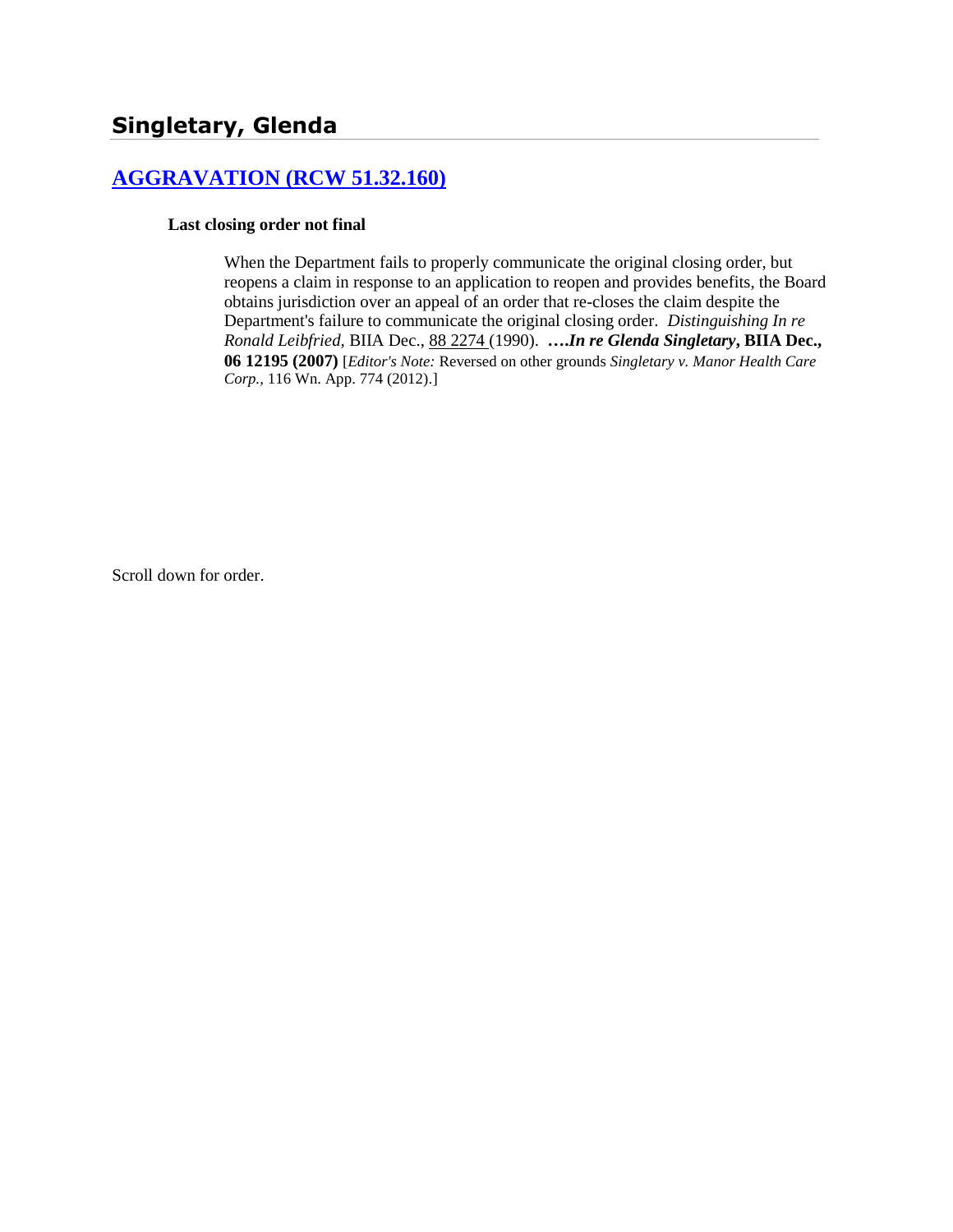# **BEFORE THE BOARD OF INDUSTRIAL INSURANCE APPEALS STATE OF WASHINGTON**

**)**

**IN RE: GLENDA J. SINGLETARY ) DOCKET NO. 06 12195**

**CLAIM NO. W-280241 ) DECISION AND ORDER**

APPEARANCES:

Claimant, Glenda J. Singletary, by David B. Vail & Jennifer Cross-Euteneier & Associates, per David B. Vail

Self-Insured Employer, Manor Healthcare Corp., by Wallace, Klor & Mann, P.C., per Lawrence E. Mann

Department of Labor and Industries, by The Office of the Attorney General, per Kathryn S. Balzer, Paralegal

The claimant, Glenda J. Singletary, filed an appeal with the Board of Industrial Insurance Appeals on February 24, 2006, from an order of the Department of Labor and Industries dated December 29, 2005. In this order, the Department affirmed its order issued on July 29, 2005. In the July 29, 2005 order, the Department ended time loss compensation as paid to January 23, 2004; closed the claim without further award for time loss compensation or permanent partial disability; and determined that the self-insured employer cannot pay for medical services or treatment rendered after date of closure. The appeal is **DISMISSED**.

# **DECISION**

Pursuant to RCW 51.52.104 and RCW 51.52.106, this matter is before the Board for review and decision on a timely Petition for Review filed by the claimant to a Proposed Decision and Order issued on December 11, 2006, in which the industrial appeals judge dismissed the claimant's appeal from the order of the Department dated December 29, 2005.

The Board has reviewed the evidentiary rulings in the record of proceedings and finds that no prejudicial error was committed. The rulings are affirmed. We also affirm the rulings regarding the parties' discovery dispute, finding no abuse of discretion.

Glenda Singletary, the claimant, appealed a December 29, 2005 order in which the Department affirmed its July 29, 2005 order in which it closed her claim with time loss compensation as paid to January 23, 2004. The relief requested included the acceptance of several new conditions; time loss compensation from January 24, 2004 through December 29,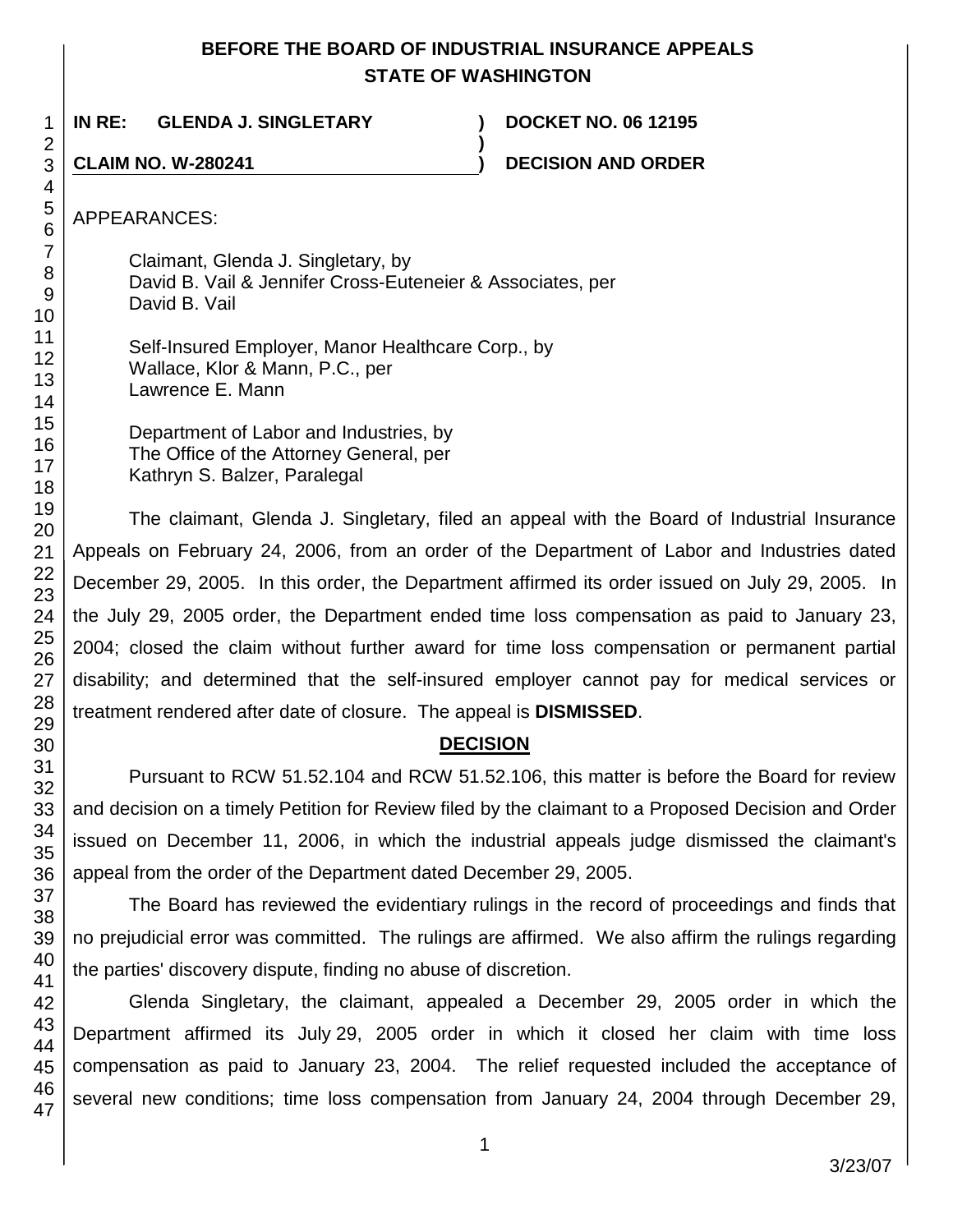2005; and treatment or, in the alternative, permanent partial or total disability. Hearings were scheduled on December 6 and 7, 2006, for presentation of Ms. Singletary's evidence supporting her requested relief. 8/22/06 Interlocutory Order.

On October 16, 2006, Ms. Singletary filed a motion to dismiss this appeal for lack of jurisdiction. She alleged that a June 26, 2002 order in which the Department initially closed her claim had not been communicated to her prior to her filing a June 20, 2003 application to reopen the claim. Ms. Singletary asked that the claim be remanded to the Department with directions to consider the June 20, 2003 application to reopen as a protest to the closing order and to issue a further order in which the Department responds to the protest.

A preliminary hearing was scheduled for November 9, 2006, to hear evidence on the jurisdictional issue. On October 24, 2006, Ms. Singletary filed a motion to strike the December 6 and 7, 2006 hearing dates scheduled for presentation of her case for additional benefits, pending the outcome of the November 9, 2006 jurisdictional hearing. On October 30, 2006, a hearing was held on the motion to strike the December hearing dates. The motion was denied, as was Ms. Singletary's request for interlocutory review.

At the jurisdictional hearing on November 9, 2006, Ms. Singletary testified that she was injured at work on June 16, 2001, and her claim was accepted under Claim No. W-280241. Until July 2002, she resided at 11302 **18th** Avenue South, Apartment I-102, Tacoma, Washington. In July 2002, she moved to 10610 17th Avenue South, Apartment 610-D, Tacoma, Washington.

Ms. Singletary was handed Exhibit No. 1, a copy of the June 26, 2002 order closing her claim. She testified that the first time she had seen the order was at a September 25, 2006 discovery deposition conducted by the self-insured employer. When she closely reviewed the order, Ms. Singletary noticed that her address was listed as 11302 **118th** Avenue South. Ms. Singletary has never resided at this address or used it for receipt of mail. Her records confirmed that she had not received that order, or any other order, on or around June 26, 2002.

Ms. Singletary testified that she sought treatment for her industrial injury on June 20, 2003, due to pain she was experiencing. When she made the appointment, she believed that her claim was still open. At the doctor's office, she learned that the claim had been closed and was asked to complete the paperwork necessary to reopen the claim. On the application, Ms. Singletary wrote that her claim had been closed on June 27, 2002. Subsequently, the Department reopened her claim by order of September 9, 2003, effective June 12, 2003. Time loss compensation was paid to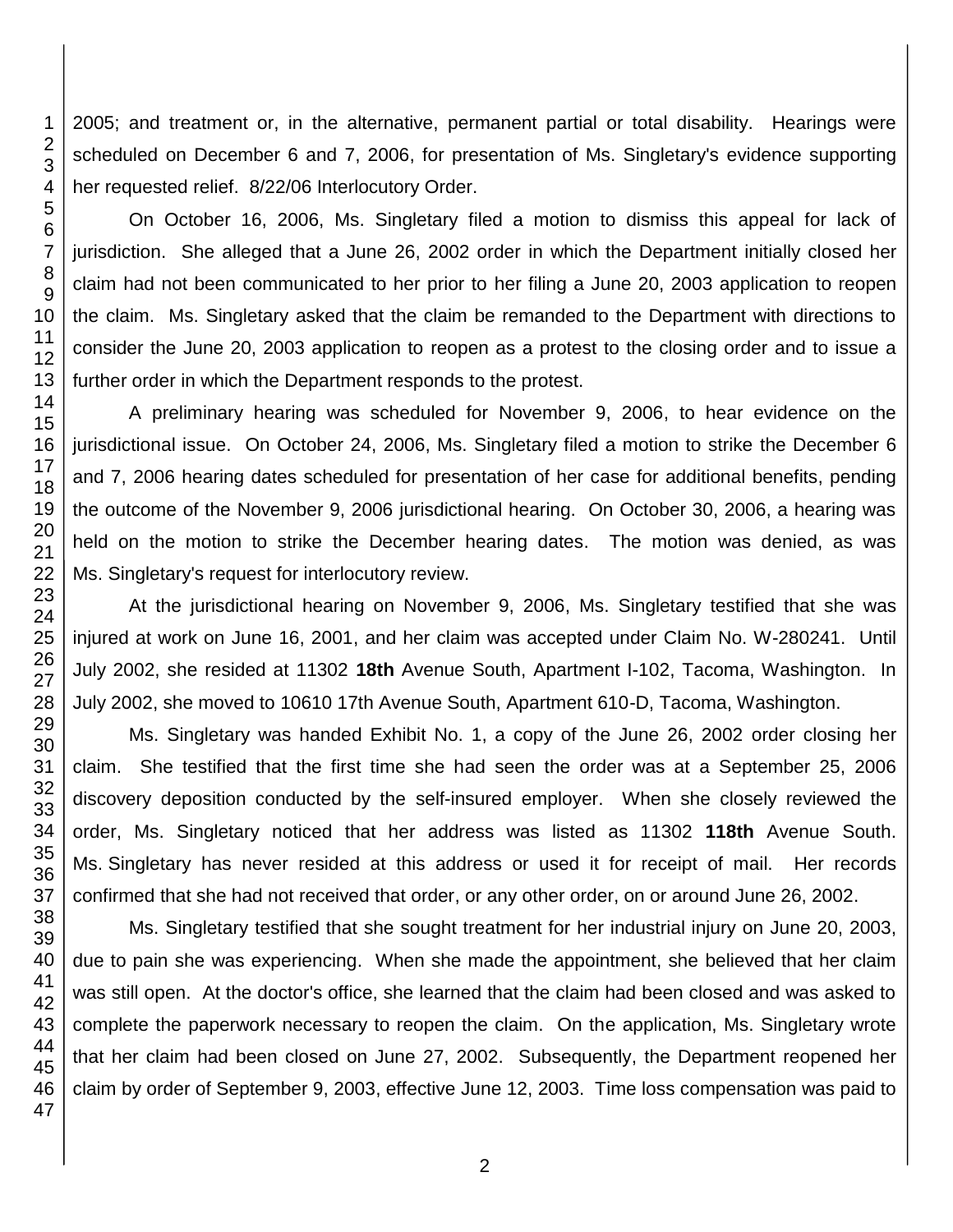January 23, 2004, and the claim remained open until it was closed by order of July 29, 2005. In its order presently on appeal, the Department affirmed the July 29, 2005 order.

Lorrie Sheehan testified that she is a workers' compensation claim adjuster for Crawford and Co., the self-insured employer's third-party adjudicator. She assumed responsibility for Ms. Singletary's file in April 2006, and did not personally send the June 26, 2002 closure notice. She certified Exhibit No. 1 as a true and correct copy of that order. It is standard procedure for a Crawford claim adjuster to send mail to the address on file for a particular claimant. Ms. Sheehan agreed that the June 26, 2002 closing order was sent to the **118th** Avenue South address, rather than to the address on file for Ms. Singletary on **18th** Avenue South.

On November 16, 2006, our industrial appeals judge issued an interlocutory order addressing the jurisdictional question. In this order, he concluded that it was likely that Ms. Singletary received the June 26, 2002 order closing her claim, despite the fact that it was mailed to the wrong address. He based this decision on the fact that the mail was not returned; the correct zip code was used; and that Ms. Singletary filed a reopening application indicating a date that approximated the date her claim had been closed. In the order the industrial appeals judge concluded that, taken as a whole, the record indicates that the Board had jurisdiction over the claimant's appeal of the December 29, 2005 order.

On December 5, 2006, Ms. Singletary filed a Notice of Intent to Rest on Jurisdiction and Not to Present Evidence on the Merits of the Claim Before the Board. In her motion, Ms. Singletary expressed distress

> over the prospect of having to expend funds to present evidence at a hearing on the merits of the claim before the Board because said expenditure may become needless and regrettable depending on whether the Board, in fact, lacks jurisdiction.

Claimant's Notice of Intent to Rest, Affidavit of Tara Jane Reck at 4. She contended that our decision, *In re Santos Alonzo,* BIIA Dec., 56,833 (1981), established a Board policy that claimants should not have to incur the expense of litigation at the Board of the substantive merits of their claims until Board jurisdiction has been finally resolved. In *Santos Alonzo*, we did express regret that the parties had expended time and money litigating the merits of the appeals prior to our ultimate conclusion that the Board lacked jurisdiction to render a decision on the merits. However, *Santos Alonzo* does not stand for the proposition that an appellant may rest on the jurisdictional issue at the Board, without presenting evidence on the merits of the appeal, where an industrial appeals judge has conducted a jurisdictional hearing and determined that the Board has jurisdiction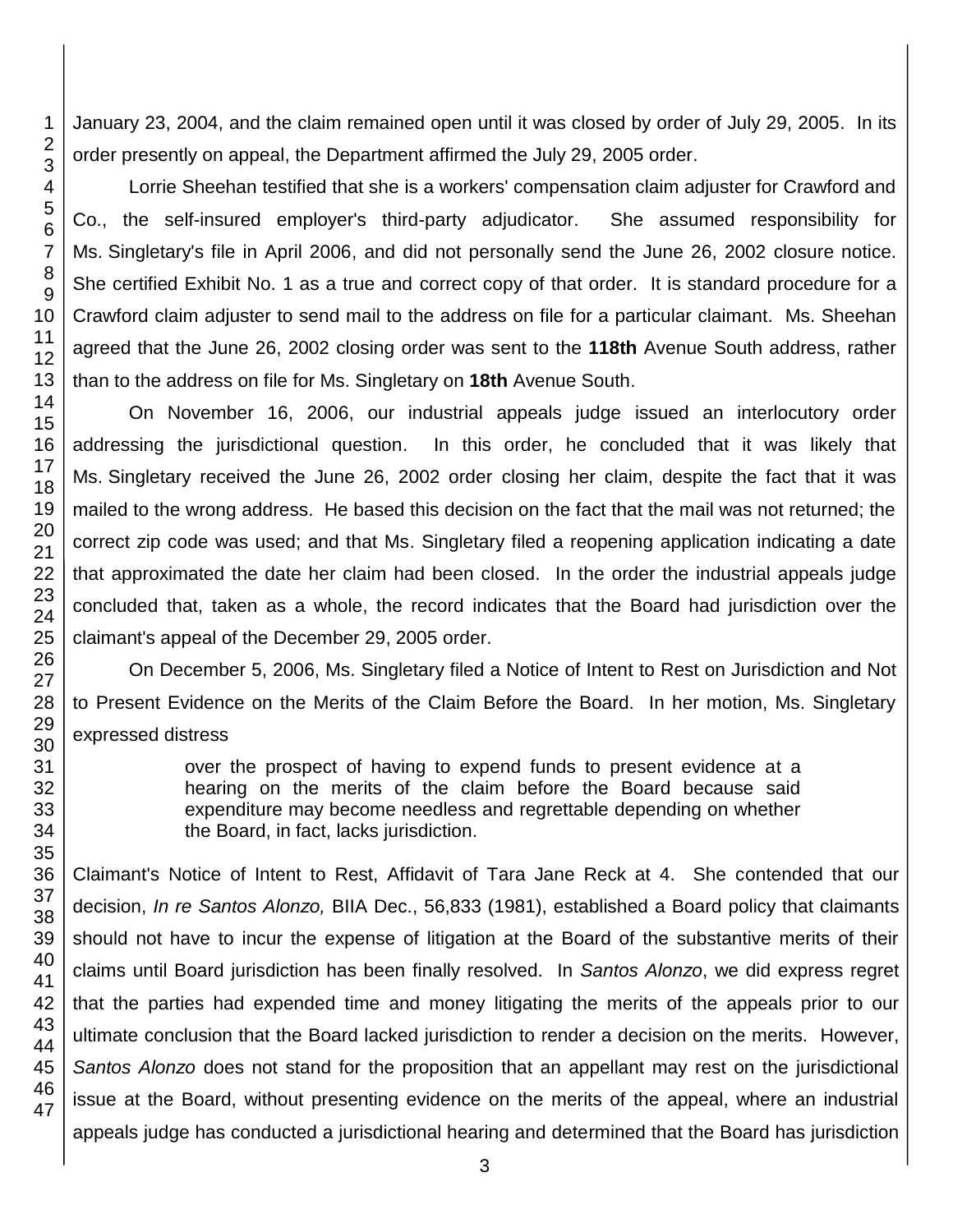to decide the appeal. A claimant's anticipation that an industrial appeals judge's finding of Board jurisdiction will ultimately be overturned upon review at the Board, in superior court, or in appellate court, does not excuse her from making her case for further benefits at Board level. This practice encourages piecemeal litigation, which is neither expedient nor economical. Also, as noted in *Santos Alonzo*, in those cases where evidence supporting entitlement is presented at the Board and it is ultimately determined that a remand to the Department is required, the record created at the Board remains useful to the Department in adjudicating entitlement to the additional benefits. We hold that, upon a finding of Board jurisdiction by the industrial appeals judge, the appealing party is required to go forward with a prima facie case for the relief ultimately sought, or risk dismissal for failure to present evidence when due.

We now address Ms. Singletary's contention that this appeal should be dismissed on grounds that the Board lacked jurisdiction to decide the appeal. She also assigns error to the omission of findings and conclusions by the judge in his order dismissing the appeal. We agree that our industrial appeals judge should have entered findings and conclusions regarding jurisdiction in his dismissal order. An industrial appeals judge is required to include in a proposed decision, "findings and conclusions as to each contested issue of fact and law." RCW 51.52.104. Here, jurisdiction was a contested issue and appropriate findings and conclusions were required. Further, findings and conclusions establishing jurisdiction are a necessary prerequisite to any decision issued by this Board. Accordingly, we include appropriate findings and conclusions addressing jurisdiction in this decision and order.

We do not agree with Ms. Singletary's contention that this Board lacks jurisdiction to decide the merits of her appeal. We base our determination on *In re Thomas E. Hansen*, Dckt. No. 94 1283 (July 9, 1996), a Board decision that is factually indistinguishable from Ms. Singletary's case. Although *Hansen* has not been designated as "significant" pursuant to [RCW 51.52.160,](http://www.lexis.com/research/buttonTFLink?_m=b1caec20d3d636258cfe0eb1cf480e32&_xfercite=%3ccite%20cc%3d%22USA%22%3e%3c%21%5bCDATA%5b2002%20WA%20Wrk.%20Comp.%20LEXIS%2083%5d%5d%3e%3c%2fcite%3e&_butType=4&_butStat=0&_butNum=6&_butInline=1&_butinfo=WACODE%2051.52.160&_fmtstr=FULL&docnum=1&_startdoc=1&wchp=dGLzVlz-zSkAB&_md5=31452491ebbefbab02f565765b77e580) we have recognized that we are bound as a quasi-judicial agency by the "duty of consistency" to follow our prior decisions, unless there are "articulable reasons" for not doing so. *In re Diane K. Deridder*, Dckt. No. 98 22312 (May 30, 2000). We find no basis for disregarding the *Hansen* decision.

In *Hansen,* the claimant appealed from a May 25, 1994 Department order closing the claim. In a preliminary jurisdictional hearing, the industrial appeals judge determined that an earlier closing order of July 28, 1986 was properly communicated to Mr. Hansen. The Board disagreed, finding that Mr. Hansen had proven that the July 28, 1986 order had not been communicated to him.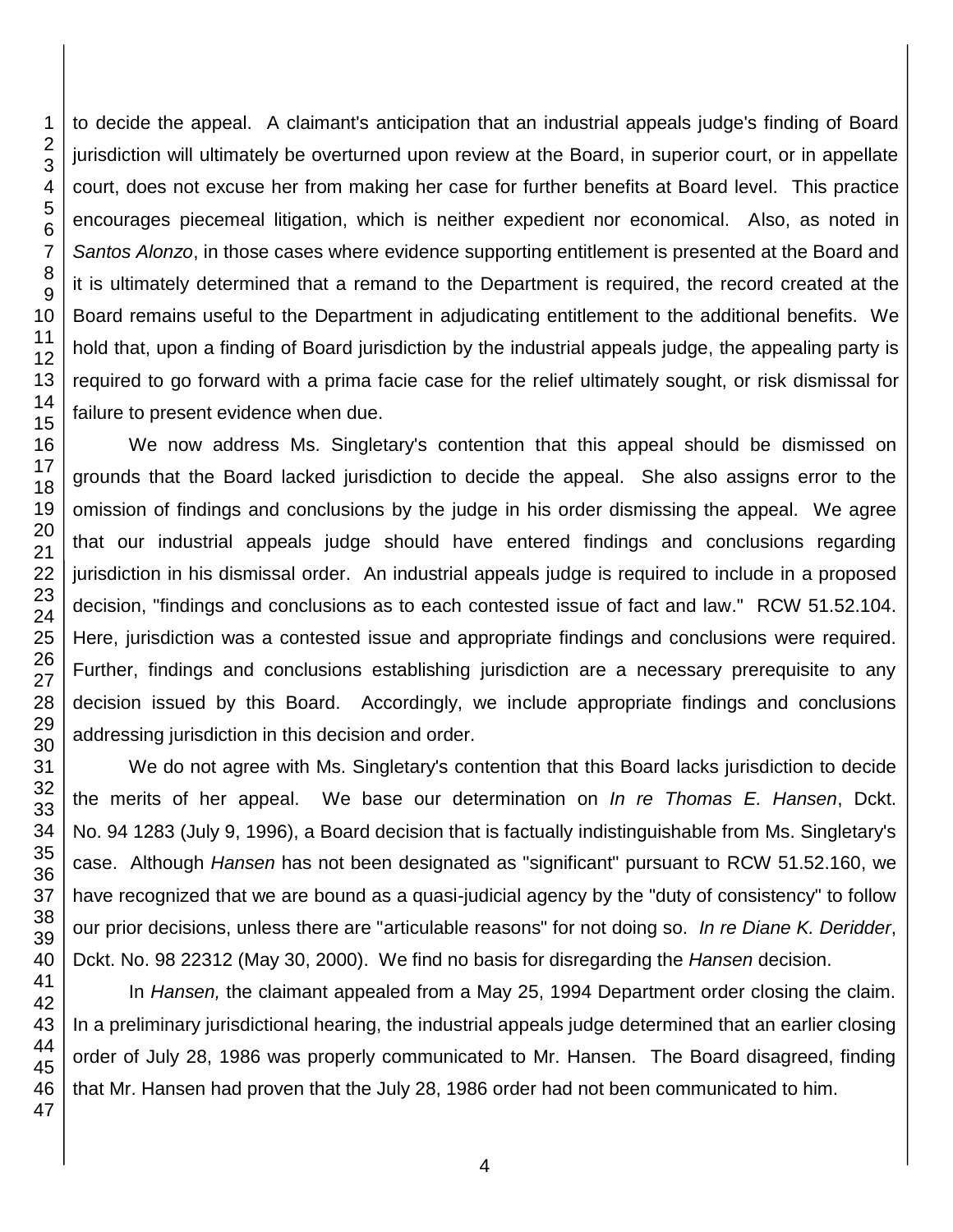To establish proof of mailing and a presumption of receipt of a document, it is necessary to establish that the document was deposited in the United States mail, "properly addressed, stamped, and sealed." *In re Elmer Doney*, BIIA Dec., 86 2762 (1987). This can be proven by actual evidence of the addressing, stamping, sealing, and mailing or through testimony setting forth the mailing custom within a large organization and compliance with the custom in a particular instance. *Farrow v. Department of Labor & Indus*., 179 Wash. 453, 455 (1934). In Ms. Singletary's case, it is uncontroverted that the address to which the closing order was sent contained a significant typographical error in the street number. As Ms. Sheehan acknowledged, it was not Crawford's office custom to mail orders to addresses that were incorrectly typed. Ms. Singletary has proven that the June 26, 2002 closing order was not communicated to her.

Mr. Hansen filed a reopening application on October 28, 1988, and the Department reopened the claim, provided benefits, and closed the claim by order of May 25, 1994 (the order on appeal). We found that these facts distinguished Mr. Hansen's case from the decision *In re Ronald Leibfried,* BIIA Dec., 88 2274 (1990), which is cited by Ms. Singletary. In *Liebfried*, the initial closing order was not communicated to the claimant but an aggravation application had been submitted and denied by the Department. Mr. Liebfried appealed the denial of the reopening application. The Board in *Liebfried* determined that since the initial closing order had not been communicated, it had not become final and therefore the aggravation issue was not before the Board. Instead, the aggravation application was considered a timely protest to the closing order because it notified the Department of the claimant's continuing need for treatment. Mr. Liebfried's appeal was dismissed and the claim remanded to the Department to act on the protest.

The Board determined that Mr. Hansen's aggravation application was a protest from the July 28, 1986 order because the appeal period had not run, due to non-receipt of the order. But the fact that the Department had reopened Mr. Hansen's claim and provided additional benefits required a different result than in *Liebfried*. In Mr. Hansen's case, there was no need to remand to the Department to act on the protest because the Department had already litigated entitlement to further benefits, "at least from the date it reopened the claim forward." Therefore, the Board could consider whether Mr. Hansen was entitled to seek further benefits "for the entire period from before the closure of his claim in 1986 and through May 25, 2004, without any need to establish aggravation of his condition." In Ms. Singletary's case, as in *Hansen*, her application to reopen was granted and benefits were provided. A dismissal on jurisdictional grounds with remand to the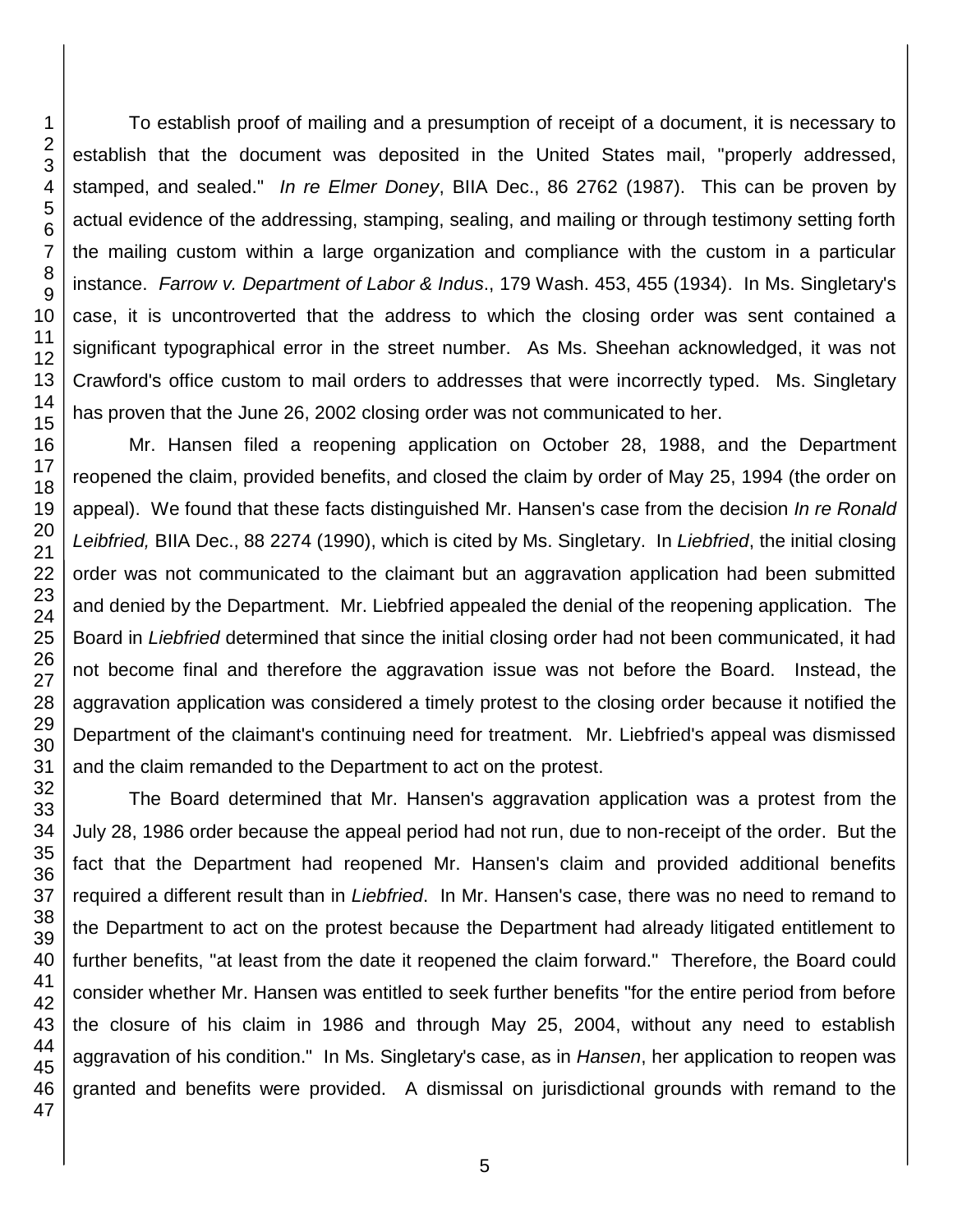Department is not required because Ms. Singletary's entitlement to benefits post-reopening have been addressed by the Department.

We note that, following the industrial appeals judge's determination of Board jurisdiction, the parties in *Hansen* proceeded to a hearing on the merits and litigated Mr. Hansen's entitlement to benefits. Ms. Singletary was given the opportunity to litigate entitlement to further benefits subsequent to the industrial appeals judge's determination of Board jurisdiction. She was provided with a reasonable period of time to schedule necessary witnesses supporting her claim for relief but made no effort to do so. Instead, Ms. Singletary chose to rest her case rather than present evidence of entitlement to benefits when due on December 6, 2002. Pursuant to RCW 51.52.102 and WAC 296-12-115(8), this appeal is properly dismissed.

### **FINDINGS OF FACT**

1. On July 23, 2001, the claimant, Glenda J. Singletary, filed an application for benefits with the Department of Labor and Industries in which she alleged that she sustained a right shoulder injury on June 16, 2001, while in the course of her employment with Manor Healthcare Corporation, a self-insured employer. The claim was allowed and benefits paid. On June 26, 2002, the self-insured employer issued an order in which it ended time loss compensation as paid to August 3, 2002, and closed the claim effective June 26, 2002, without further award for time loss compensation or permanent partial disability.

On June 20, 2003, an application to reopen the claim for aggravation of condition was received by the Department. By order of September 9, 2003, the Department reopened the claim effective June 12, 2003, for authorized treatment and action as indicated. On July 29, 2005, the Department issued an order in which it closed the claim with time loss compensation as paid to January 23, 2004, and without further award for time loss compensation or permanent partial disability. On September 22, 2005, the claimant filed a Protest and Request for Reconsideration of the July 29, 2005 Department order. On December 29, 2005, the Department issued an order in which it affirmed its July 29, 2005 order.

On February 24, 2006, the claimant filed a Notice of Appeal with the Board of Industrial Insurance Appeals to the December 29, 2005 Department order. On April 3, 2006, the Board issued an order in which it granted the appeal, assigned Docket No. 06 12195, and directed that proceedings be held.

2. The order of the Department dated June 26, 2002, in which the employer closed Ms. Singletary's claim, was addressed to the claimant at 11302 **118th** Avenue South, Apartment I-102, Tacoma, Washington 98444. Ms. Singletary has never lived at this address or received mail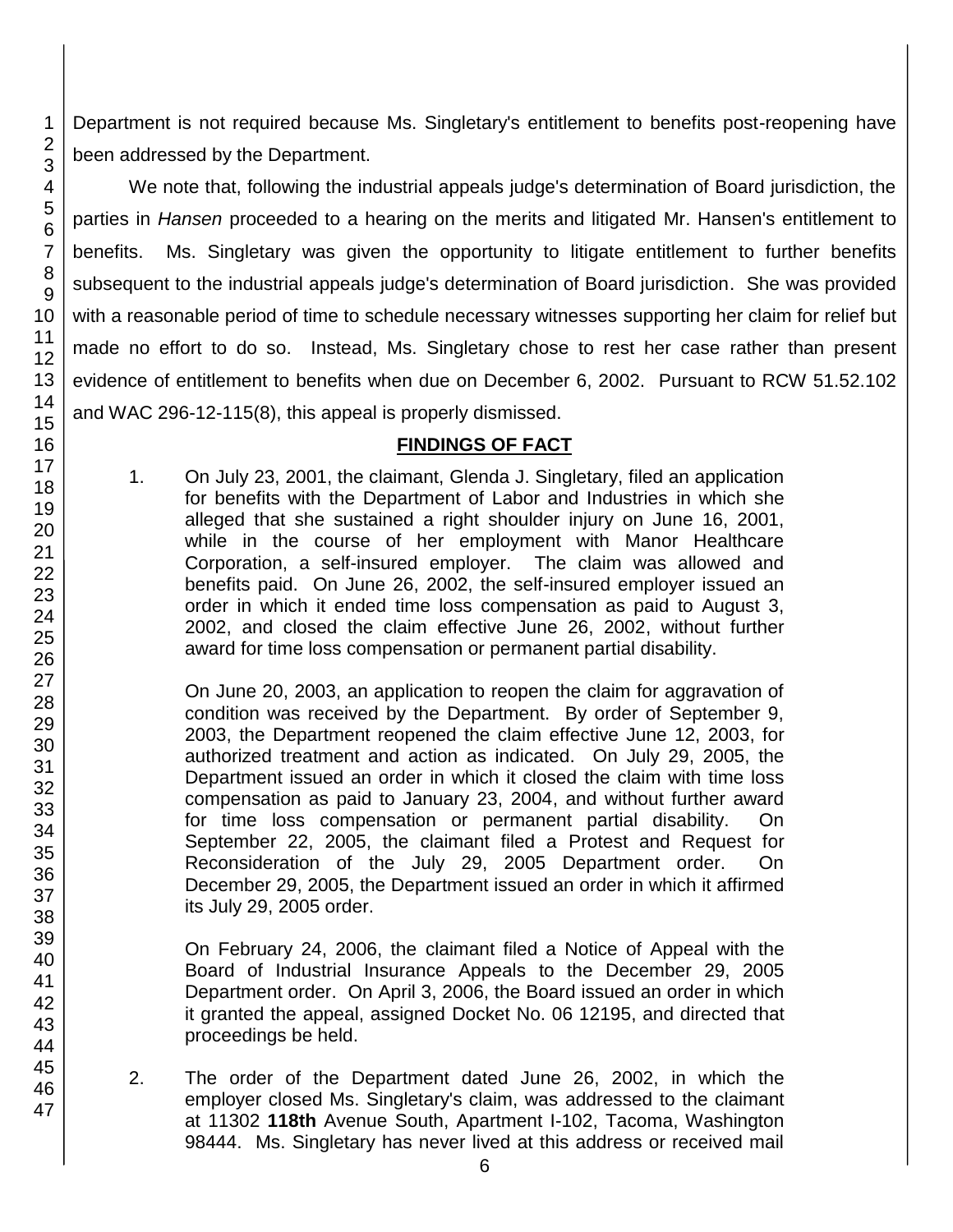at this address. She resided at 11302 **18th** Avenue South, Apartment I-102, Tacoma, Washington 98444 until sometime in July 2002, when she moved to 10610 17th Avenue South, Apartment 610-D, Tacoma, Washington.

- 3. At the time the June 20, 2003 application to reopen Ms. Singletary's claim was filed on her behalf, the Department order of June 26, 2002 had not yet been communicated to her. The application to reopen put the Department on notice that the claimant was seeking additional benefits for her industrial injury and that she did not want her claim to be closed.
- 4. On September 9, 2003, Ms. Singletary's claim was reopened effective June 12, 2003. Time loss compensation benefits were paid to January 23, 2004. The claim was closed by the Department in its order of July 29, 2005, which was affirmed by the Department in its order of December 29, 2005.
- 5. A conference, which the claimant's attorney attended, was held pursuant to due and proper notice on August 22, 2006. At this conference, hearings were scheduled for December 6 and 7, 2006, for the presentation of the evidence in support of the claimant's appeal. Relief requested included acceptance of conditions as proximately caused by the industrial injury of June 16, 2001, time loss compensation from January 24, 2004 through December 29, 2005, and treatment or, in the alternative, permanent partial or total disability.
- 6. On October 25, 2006, the claimant moved to strike the hearing dates pending the outcome of the jurisdictional hearing scheduled for November 9, 2006. Following a hearing on the motion, the motion was denied. On December 5, 2006, the claimant filed a Notice of Intent to Rest on Jurisdiction and Not to Present Evidence on the Merits of the Claim Before the Board. A hearing for presentation of Ms. Singletary's evidence was held pursuant to due and proper notice on December 6, 2006, and the claimant presented no evidence at that time.

### **CONCLUSIONS OF LAW**

- 1. The Board of Industrial Insurance Appeals has jurisdiction over the parties to and the subject matter of this appeal.
- 2. The June 20, 2003 application to reopen the claim constituted a timely protest to the Department order of June 26, 2002. The Department's subsequent action in reopening the claim and providing additional benefits constituted action by the Department on this protest.